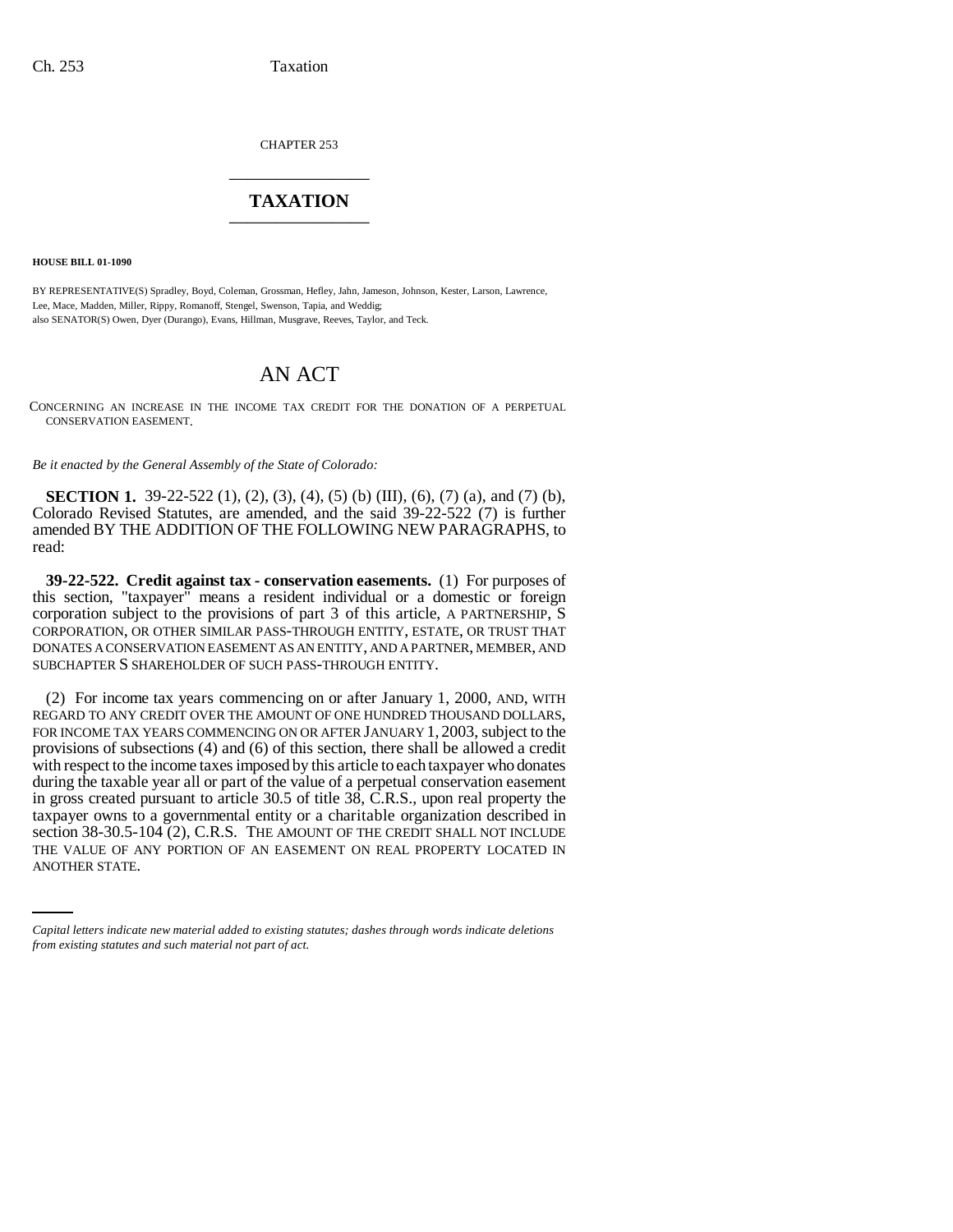Taxation Ch. 253

(3) In order for any taxpayer to qualify for the credit provided for in subsection (2) of this section, the taxpayer shall file WITH THE DEPARTMENT OF REVENUE AT THE SAME TIME AS THE TAXPAYER FILES A RETURN FOR THE TAXABLE YEAR IN WHICH THE CREDIT IS CLAIMED A SUMMARY OF a qualified appraisal, as defined in  $26$  C.F.R. 1.170A-13 (c) (3) (1988), with the department of revenue at the same time as the taxpayer files a return for the taxable year in which the credit is claimed. 26 C.F.R. 1.170A-13 (c) (4) (1998); HOWEVER, IF REQUESTED BY THE DEPARTMENT, THE TAXPAYER SHALL SUBMIT THE APPRAISAL ITSELF.

(4) (a) For a conservation easement in gross created in accordance with article 30.5 of title 38, C.R.S., that is donated to a governmental entity or a charitable organization described in section 38-30.5-104 (2), C.R.S., the credit provided for in subsection (2) of this section shall be an amount equal to ONE HUNDRED PERCENT OF THE FIRST ONE HUNDRED THOUSAND DOLLARS OF the fair market value of the donated portion of such conservation easement in gross when created, The amount of the credit allowed pursuant to this subsection  $(\bar{4})$  shall not exceed one hundred thousand dollars per donation. AND FORTY PERCENT OF ALL AMOUNTS OF THE DONATION IN EXCESS OF ONE HUNDRED THOUSAND DOLLARS; EXCEPT THAT, IN NO CASE SHALL THE CREDIT EXCEED TWO HUNDRED SIXTY THOUSAND DOLLARS PER DONATION. IN NO EVENT SHALL A CREDIT CLAIMED BY A TAXPAYER FILING A JOINT FEDERAL RETURN, OR THE SUM OF THE CREDITS CLAIMED BY TAXPAYERS FILING MARRIED SEPARATE FEDERAL RETURNS, EXCEED THE DOLLAR LIMITATIONS OF THIS PARAGRAPH (a).

(b) In the case of a partnership, S corporation, or other similar pass-through entity that donates a conservation easement as an entity, the amount of the credit allowed pursuant to subsection (2) of this section shall be allocated to the entity's partners, MEMBERS, or shareholders in proportion to the partners', MEMBERS', or shareholders' distributive shares of income from such entity. THE TOTAL AGGREGATE AMOUNT OF THE CREDIT ALLOCATED TO SUCH PARTNERS, MEMBERS, AND SHAREHOLDERS SHALL NOT EXCEED TWO HUNDRED SIXTY THOUSAND DOLLARS, AND, IF ANY REFUND IS CLAIMED PURSUANT TO SUBPARAGRAPH  $(I)$  OF PARAGRAPH  $(b)$  OF SUBSECTION  $(5)$  OF THIS SECTION, THE AGGREGATE AMOUNT OF THE REFUND AND THE CREDIT CLAIMED BY SUCH PARTNERS, MEMBERS, AND SHAREHOLDERS SHALL NOT EXCEED FIFTY THOUSAND DOLLARS FOR THAT INCOME TAX YEAR.

 $(5)$  (b) (III) If any refund is claimed pursuant to subparagraph (I) of this paragraph (b), then the aggregate amount of the refund and amount of the credit used as an offset against income taxes for that income tax year shall not exceed twenty FIFTY thousand dollars for that income tax year. IN THE CASE OF A PARTNERSHIP, S CORPORATION, OR OTHER SIMILAR PASS-THROUGH ENTITY THAT DONATES A CONSERVATION EASEMENT AS AN ENTITY, IF ANY REFUND IS CLAIMED PURSUANT TO SUBPARAGRAPH (I) OF THIS PARAGRAPH (b), THE AGGREGATE AMOUNT OF THE REFUND AND THE CREDIT CLAIMED BY THE PARTNERS, MEMBERS, OR SHAREHOLDERS OF THE ENTITY SHALL NOT EXCEED THE DOLLAR LIMITATION SET FORTH IN THIS SUBPARAGRAPH (III) FOR THAT INCOME TAX YEAR. Nothing in this subparagraph (III) shall limit a taxpayer's ability to claim a credit against taxes due in excess of twenty FIFTY thousand dollars in accordance with subsection (4) of this section.

(6) A taxpayer may claim only one tax credit under this section per income tax year; EXCEPT THAT A TRANSFEREE OF A TAX CREDIT UNDER SUBSECTION (7) OF THIS